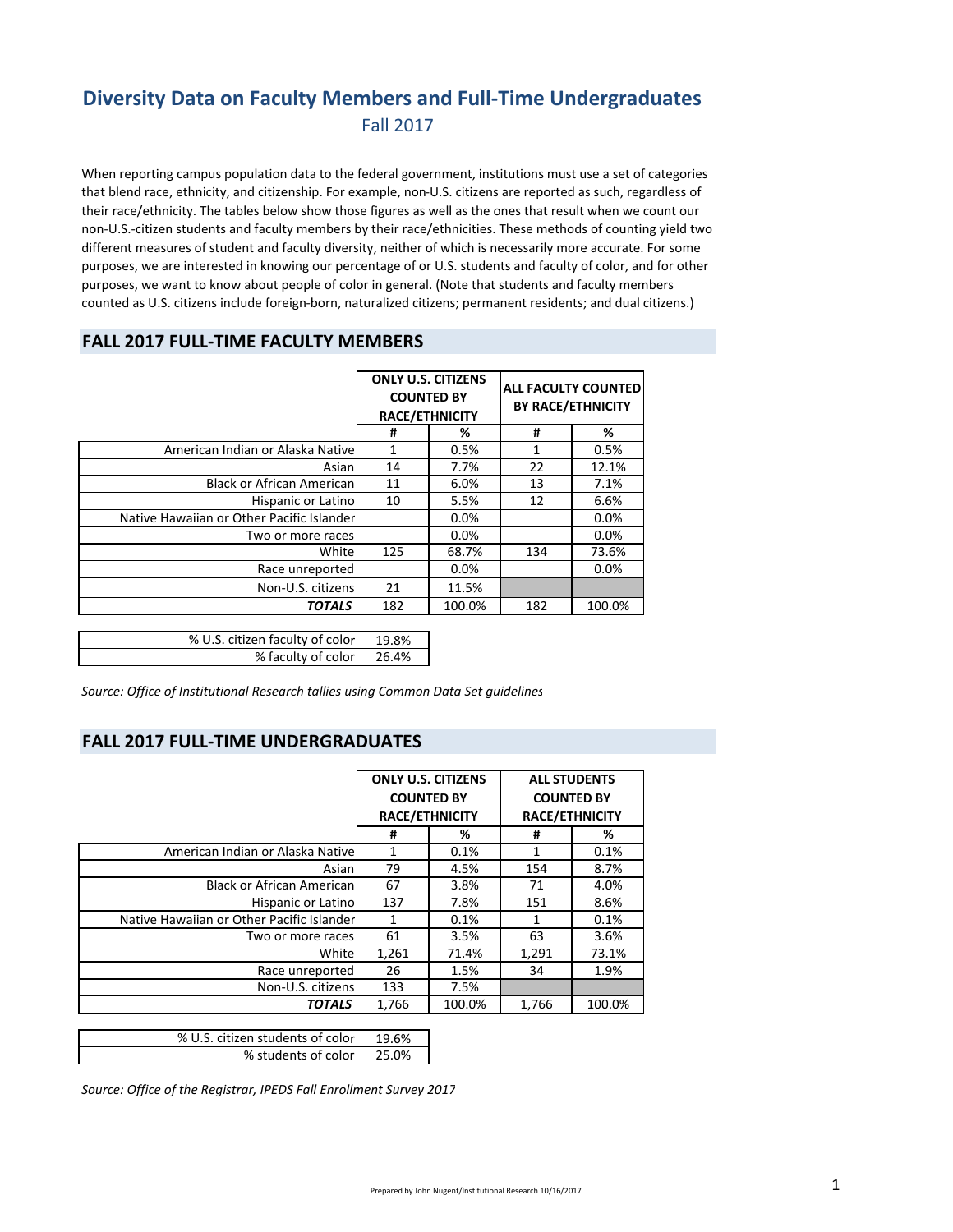# **Fall 2017 Full‐Time Faculty Members' and Students' Race/Ethnicity**

*Non-U.S.-citizen faculty members and students counted here by their race/ethnicity*

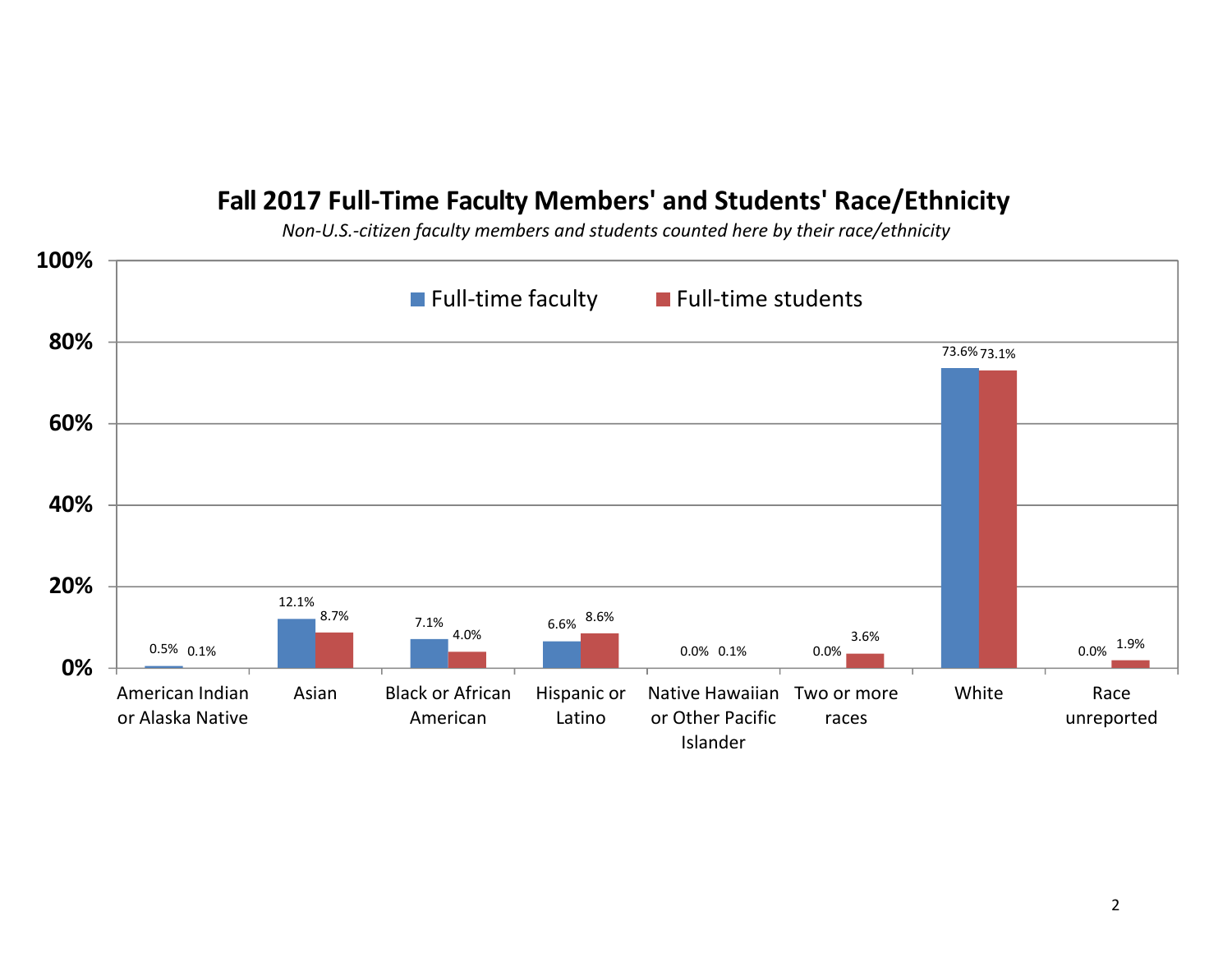# **Fall 2017 Faculty and Students of Color**

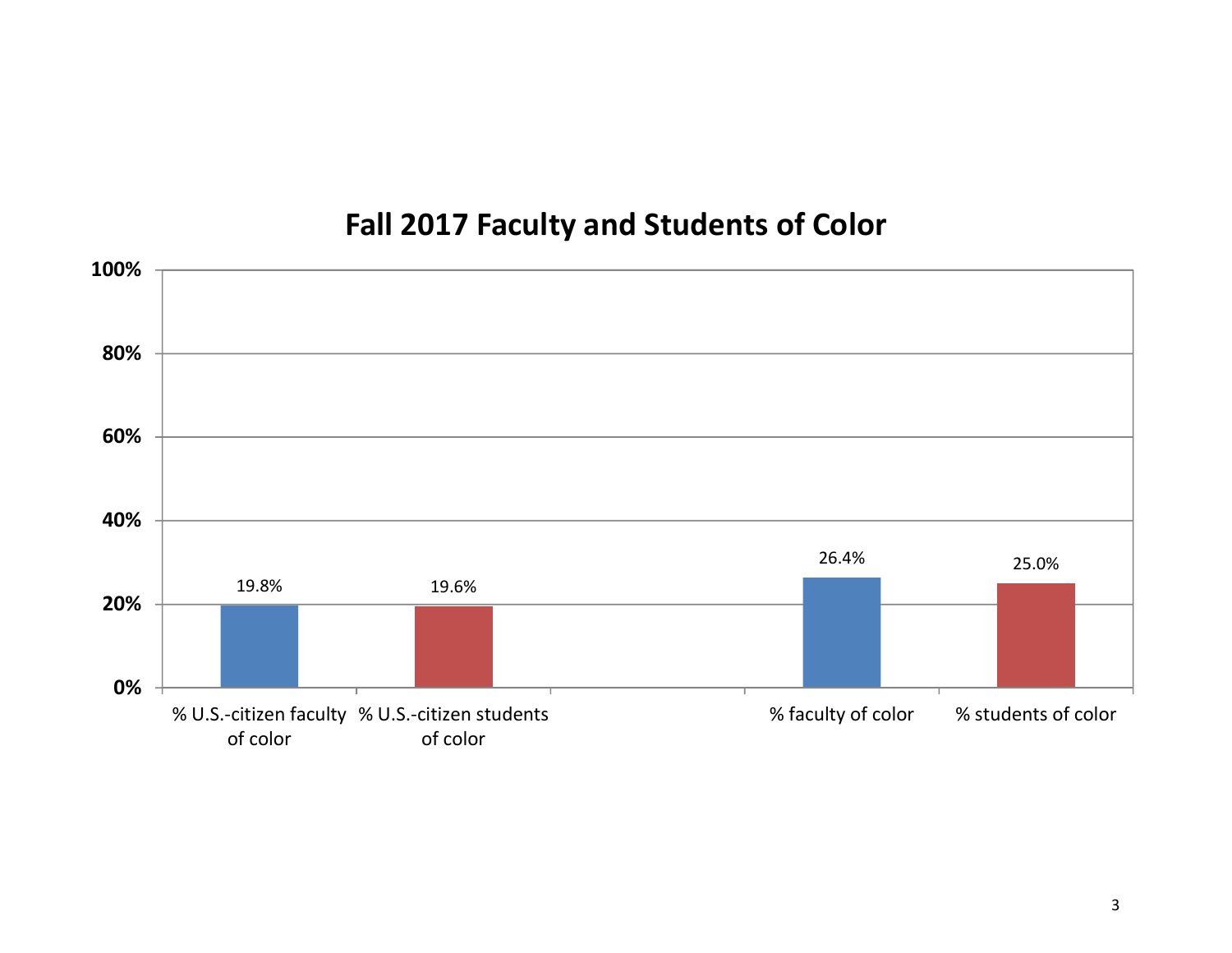

## **Historical Percentage of U.S. Students of Color, Fall 1982 to Fall 2017**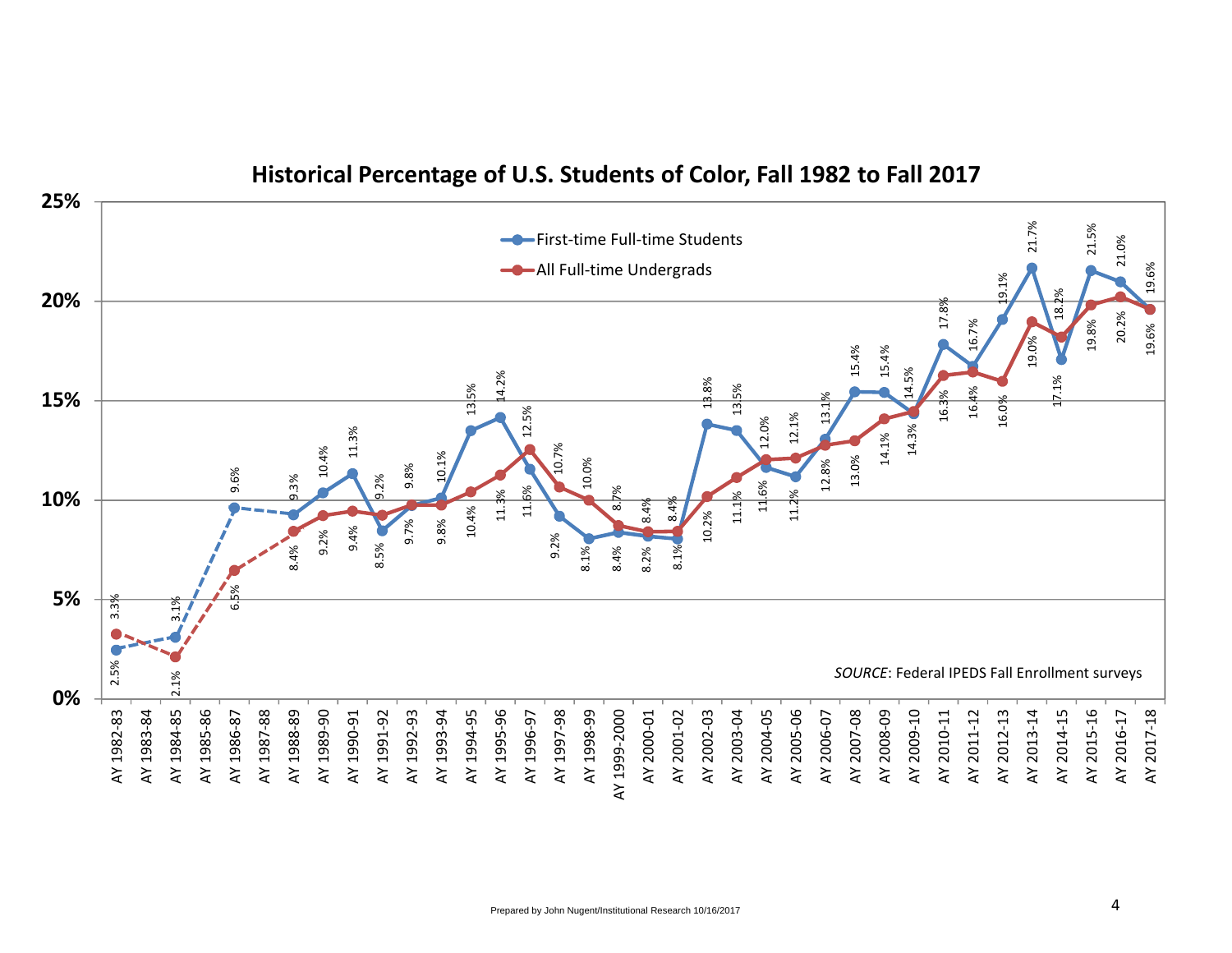

# **% Faculty of Color by Citizenship, Fall 2004‐Fall 2017**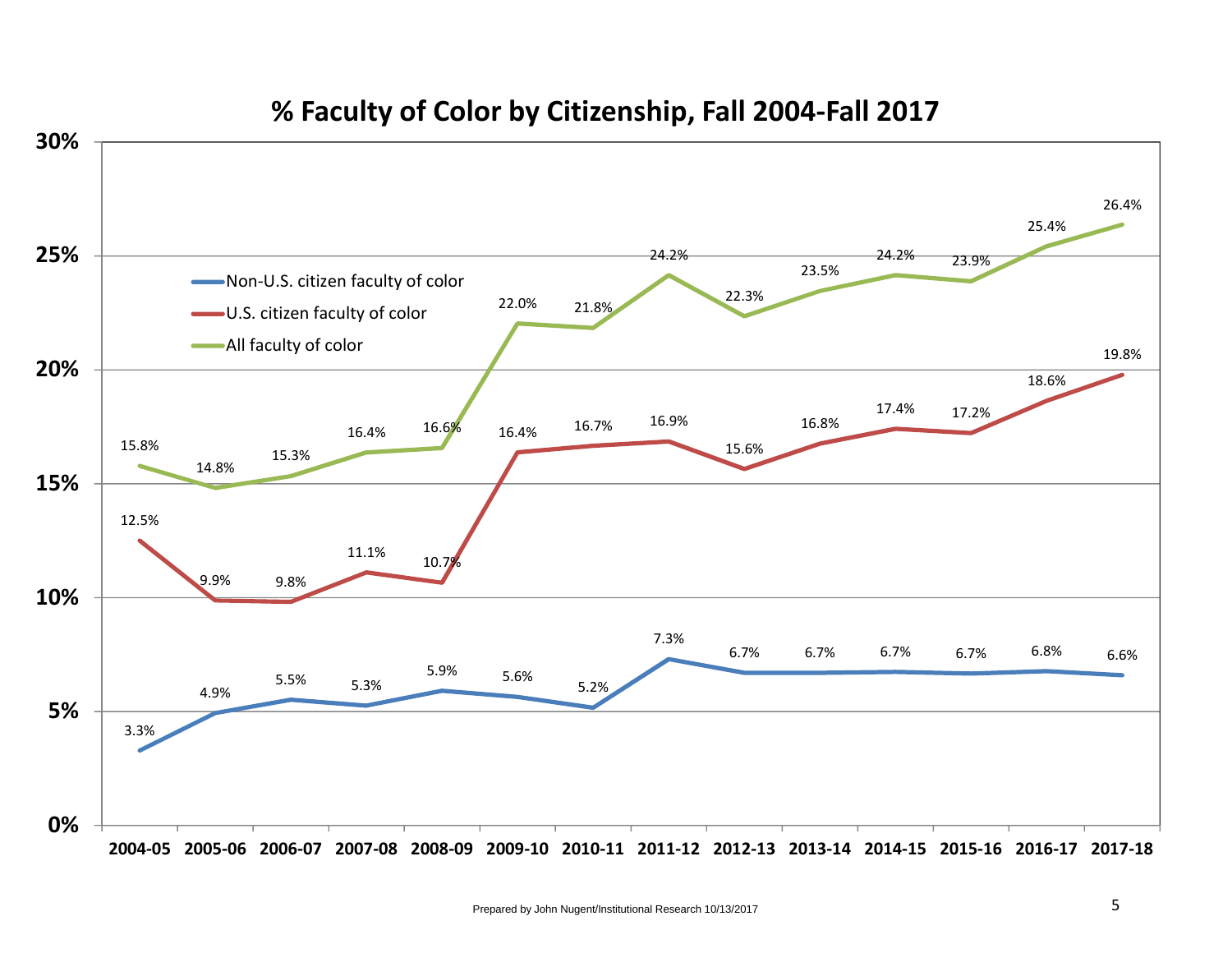

**# Faculty of Color by Gender, Fall 2004‐Fall 2017**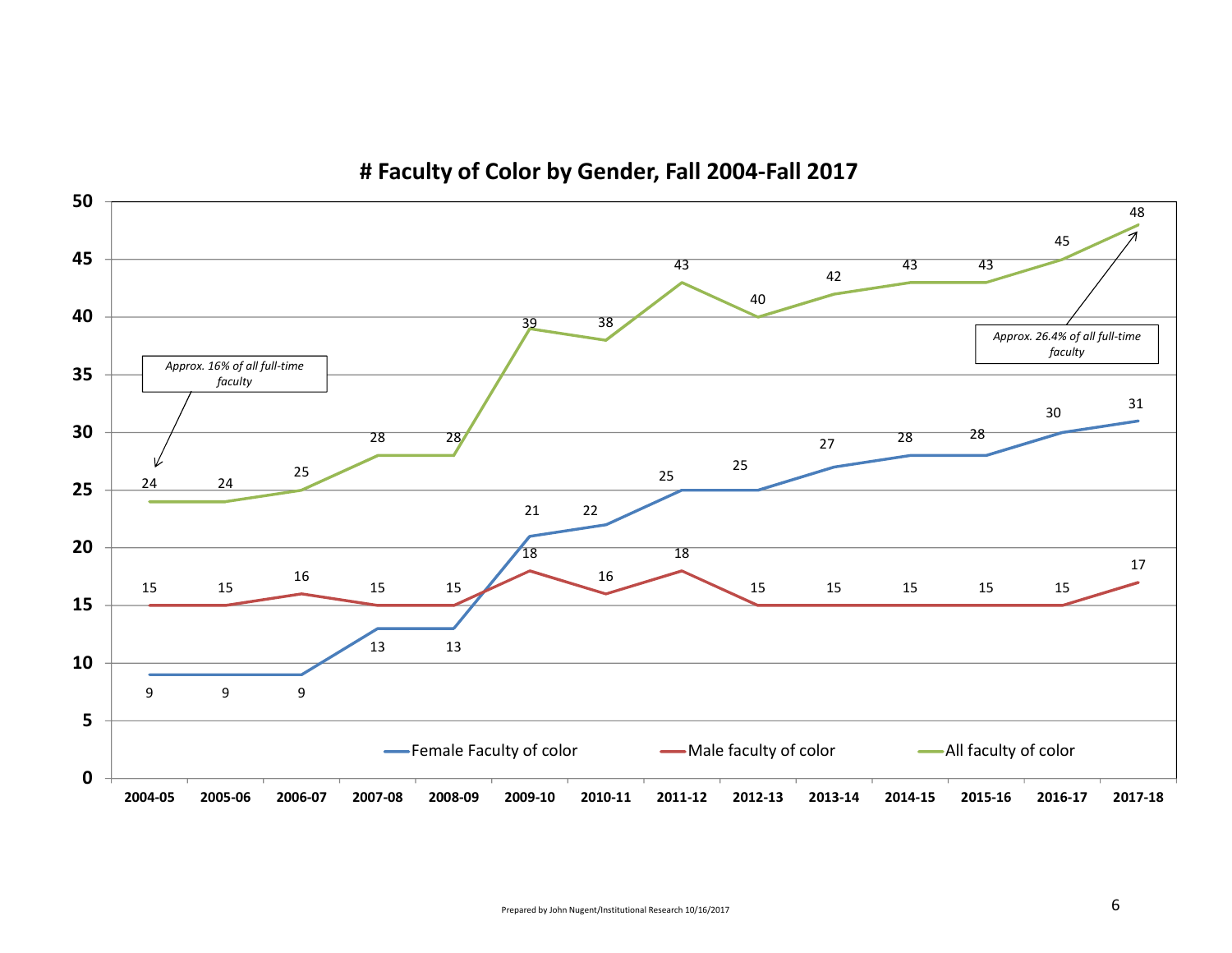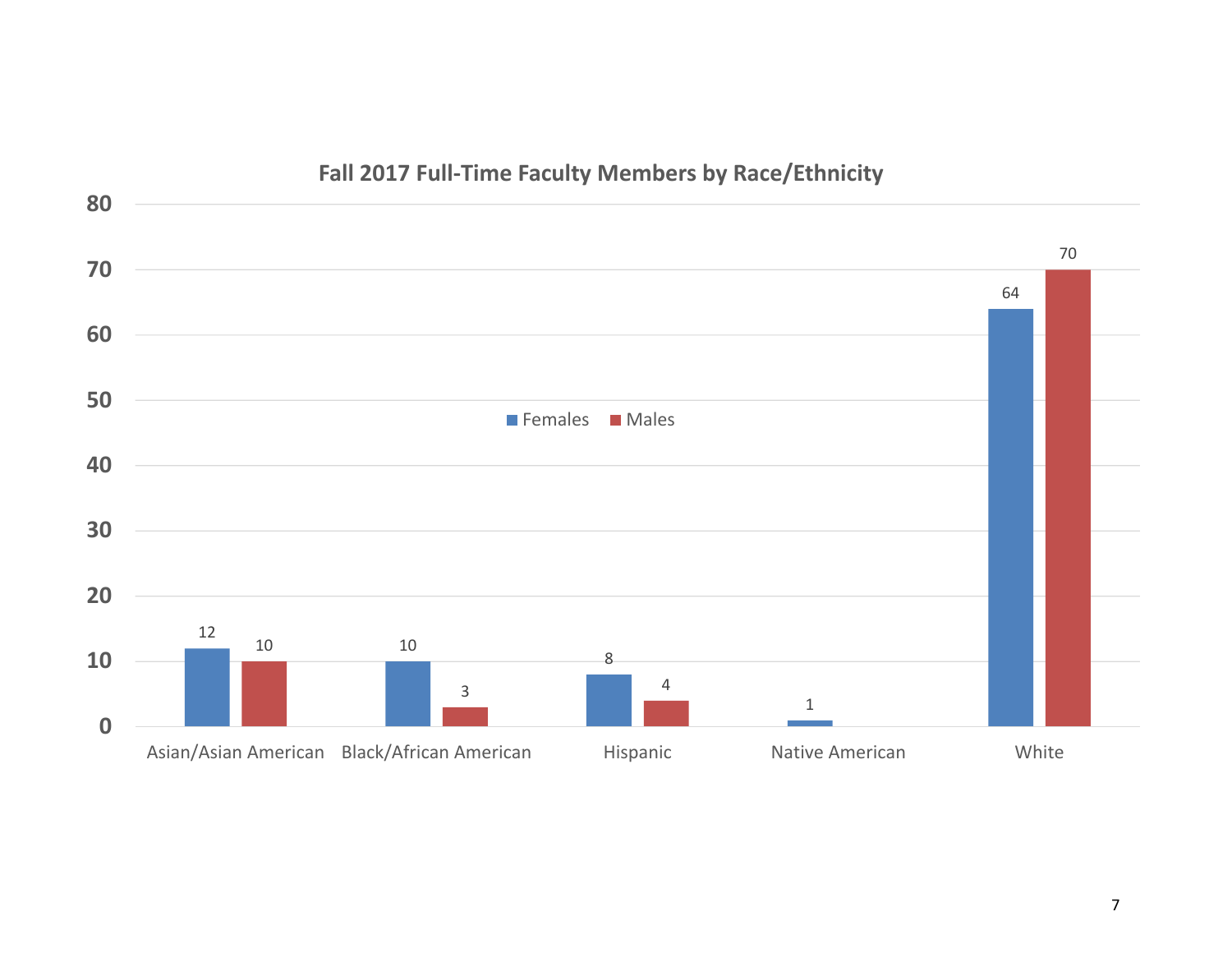

## **Fall 2017 Full‐Time Faculty by Gender and Tenure Status**

*Together, the six bars sum to 100%*